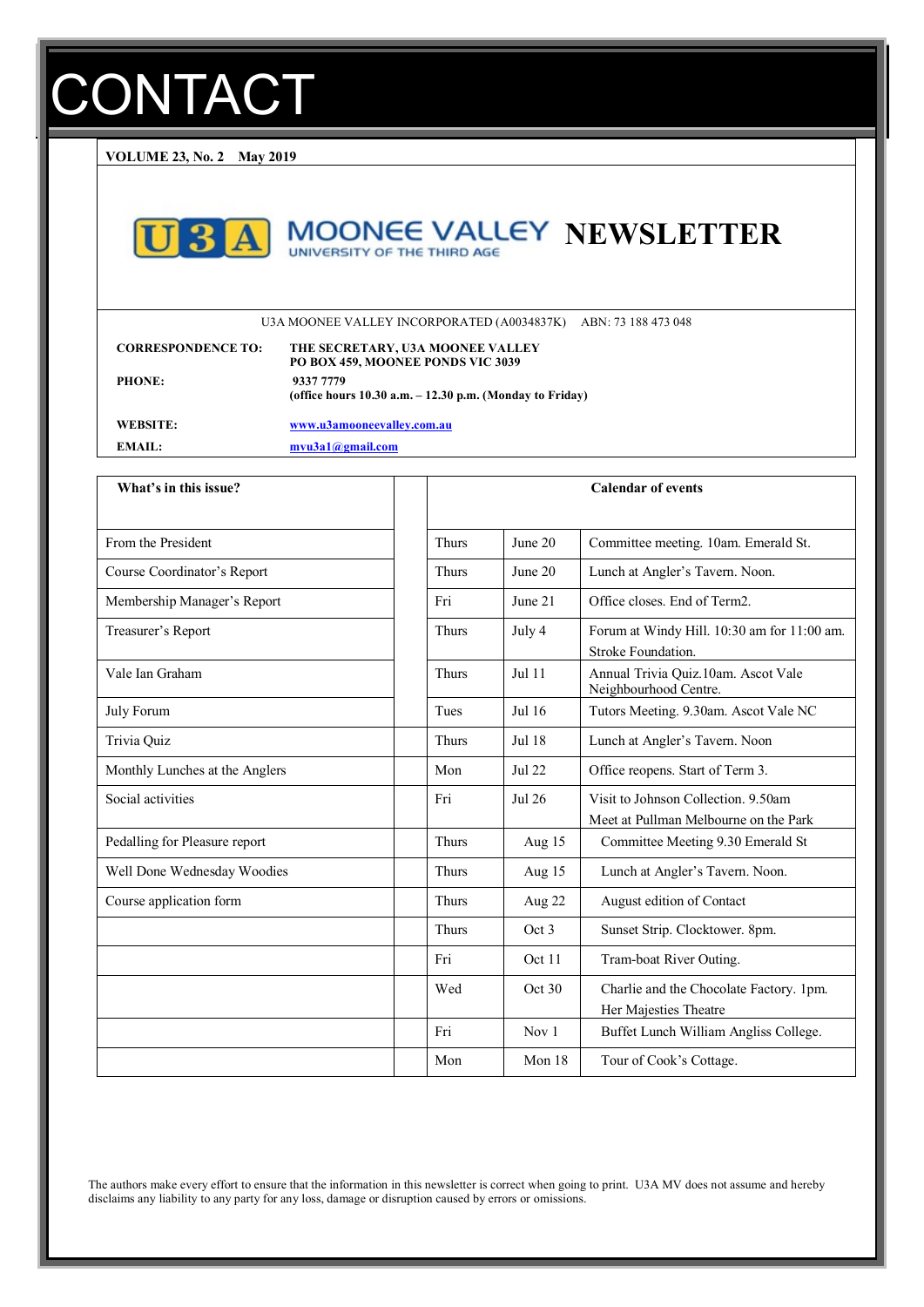### **FROM THE PRESIDENT**

Welcome to the May edition of *Contact*. As usual the sands are running swiftly through the hour glass, winter is already upon us and where has the first half of the year gone?

This edition of *Contact* gives me the vital opportunity to draw your attention to some important items to put on your calendars.

October Seniors Festival: Once again, our U3A will participate in the Moonee Valley Seniors Festival to be held in October. We are currently negotiating with Moonee Valley Council for a venue as well as a date and time, so stay tuned for the details which will be outlined in our August edition of *Contact.* This will be an opportunity for us to showcase the range of activities we provide so we can attract new members.

Trivia Quiz: The tradition of the annual Trivia Quiz lives on and you will find the details later in this issue. I am grateful to Michelle Cairns who was inspired by team Lynch/Majurey to look after the 2019 quiz day.

As you will see, she has some interesting plans for us and has already amassed questions that will have your team brains ticking over. I look forward to seeing you there. Gather your team together, read the newspapers and check out the TV quiz shows. Try to remember who won the footy and who was in that movie you saw a few days ago. Last year team "Confused Gates" broke the winning streak of "Behind the News". I wonder what 2019 will bring?

Funding Applications: Like most community groups, we have a wish list of things we would like to purchase to extend what we can offer. Such things cost money. So, it is good to know that there are opportunities for us to seek financing assistance from benevolent organisations. The *Wednesday Woodies* have recently applied for a grant to purchase materials under Moonee Valley Council's Biannual Grants program. Bendigo Bank has a *Pitch 4 Funding* scheme which supports community groups. We will be making an application for the purchase of visual course materials to support our present and future tutors. These applications may not be successful but as the ancient proverb states:

### *Nothing ventured, Nothing gained.*

And finally, I hope you will enjoy these items which Moonee Valley Council has put together about the *Wednesday Woodies*. Click on the link, one is to a *youtube* video and the other to an article to appear in *Valleyview*.

### https://youtu.be/1gLoydB-Z\_4

https://valleyview.mvcc.vic.gov.au/news/news-detail/71c8278aa79946d2af1e7bb90a3fbd8a

### Brian Smith

president@u3amooneevalley.com.au

### **COURSE COORDINATOR'S REPORT**

Semester 2 Courses: We are very pleased to be able to offer two new courses, each with enthusiastic new tutors.

- **Fine Films** will be led by Robyn Parrent, who has had experience with a similar course at U3A Melbourne City. The aim will be to screen films which have been rated highly by international reviewers and which make us think. Often the films will be foreign (with subtitles) as many commendable films are not in English. The class will meet weekly on Tuesdays from 1.30 to 4.00 at Ascot Vale Neighbourhood Centre.
- **Joy of Literature** will feature great books from many literary periods. These will be presented to the group for the purpose of discussion and perhaps stimulating participants to read books they haven't tried before. No pre-reading will be necessary. The tutor will be Ian Williams. After high-level experience in the insurance industry, Ian returned to study. He completed an Arts degree, majoring in Literature, at the University of Melbourne. The class will meet on Thursdays from 1.30 to 3.30 at Sam Merrifield Library.

Two courses will be repeated in second semester, both commencing in the first week. They are:

- **Excel - Just the Basics** (Tuesdays 6 weeks)
- **iPad and iPhone for Beginners and Intermediate** (Fridays 10 weeks)

In addition, there are thirteen of our continuing courses which have vacancies for additional participants in Semester 2. **Details of all new, repeat and continuing courses with vacancies for Semester 2 are appended.**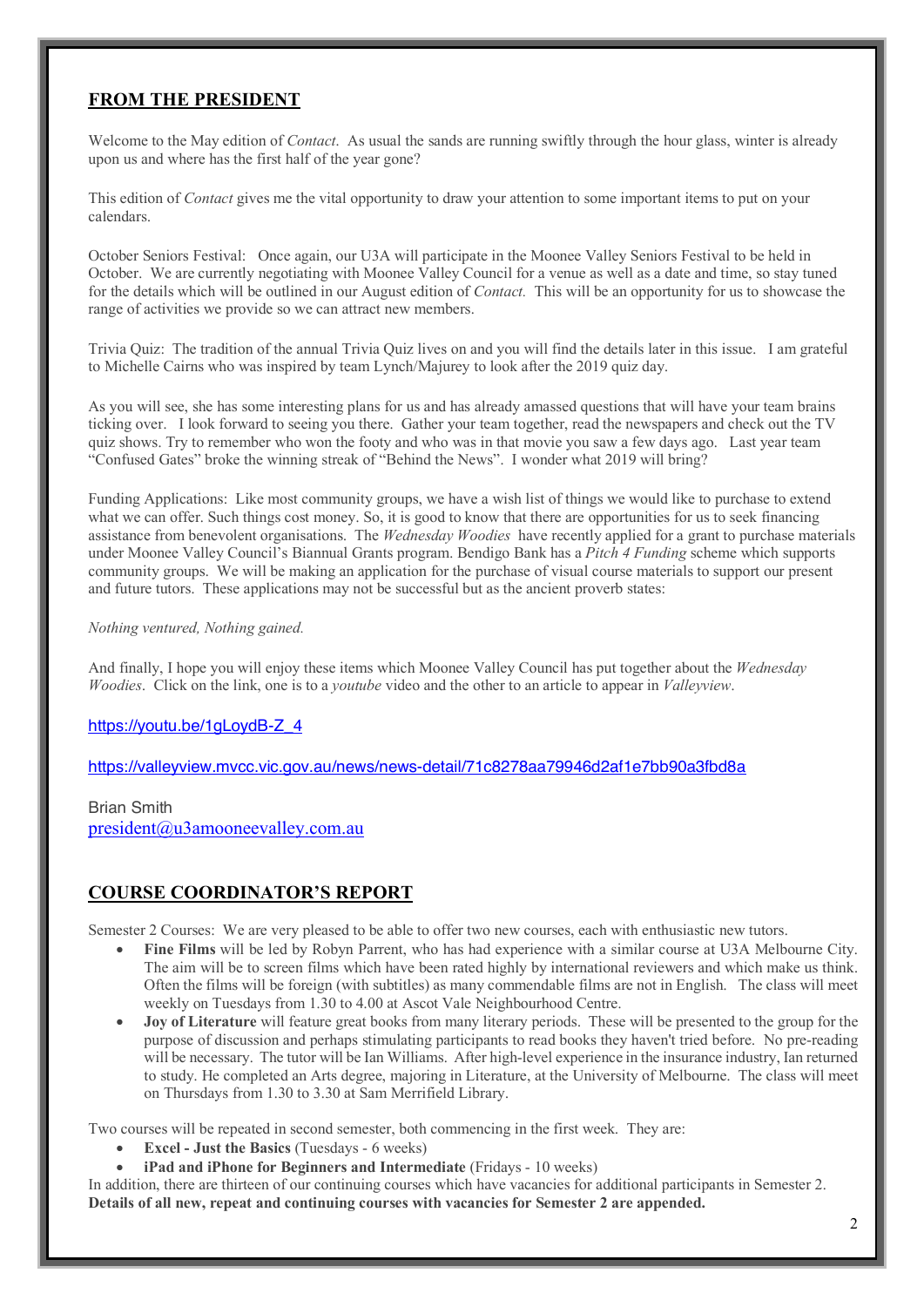There will not be an enrolment centre for mid-year enrolments. **You will be able to enrol online from the time you receive this edition of Contact.** Information about how to enrol online – (in case you need a reminder)- is included in the course listing mentioned above.

**For mail enrolments**, a form is appended to the paper version of the newsletter.

Remember, if you are currently enrolled in a full-year course you do not need to re-enrol for Semester 2; Just continue to turn up and enjoy yourself.

**Tutors' Meeting:** A reminder to tutors that our next meeting is scheduled for Tuesday 16 July at 10.00 am at Ascot Vale Neighbourhood Centre.

**Ian Graham:** There is a tribute to Ian, who passed away in April, elsewhere in this newsletter. We will miss him, both as a long-serving, very dedicated tutor and as a friend.

Geoff Miller

### **Semester 2 2019 : New Courses**

### **Games and Leisure**

| <b>Fine Films</b>                                                      | <b>Tutor: Robyn Parrent</b>                                                                                                                                                                                                                                                                                                                                |
|------------------------------------------------------------------------|------------------------------------------------------------------------------------------------------------------------------------------------------------------------------------------------------------------------------------------------------------------------------------------------------------------------------------------------------------|
| Tues. 1.30 - 4.00<br>Ascot Vale Neighbourhood Centre<br>Starts 23 July | The aim of the course is to show films rated highly by international reviewers and<br>which make us think. Often the films will be foreign, as many commendable films<br>are not in English - but they will have subtitles.<br>"People who LIKE movies have a favourite. People who LOVE movies couldn't<br>possibly choose." Nicole Yatsonsky (US writer) |
|                                                                        | "Oh how Shakespeare would have loved cinema." Derek Jacobi (British director<br>and artist.                                                                                                                                                                                                                                                                |

### **Writing and Literature**

| Joy of Literature                 | <b>Tutor: Ian Williams</b>                                                    |
|-----------------------------------|-------------------------------------------------------------------------------|
| Thursday 1.30 - 3.30              | Great books from many literary periods will be presented to the group for the |
| Sam Merrifield Library            | purpose of discussion and perhaps stimulating participants to read books they |
| Starts 8 August (Note late start) | haven't tried before. Pre-reading will not be necessary.                      |

### **Semester 2 2019 : Repeat Courses (Both are in the computers and communications category)**

| <b>Excel - Just the Basics</b><br>Tues. 2.00 - 4.00<br>Avondale Heights LLC<br>Starts 23 July (6 weeks)                         | <b>Tutor: Jess Hilton</b><br>For this course you will only need basic computer skills<br>It is for those who want to know how to:<br>Set up a simple table<br>Set up and sort a list<br>Establish a budget<br>Track your shares<br>Make calculations                                                                                                                                                                                                                                                                                                                                                       |
|---------------------------------------------------------------------------------------------------------------------------------|------------------------------------------------------------------------------------------------------------------------------------------------------------------------------------------------------------------------------------------------------------------------------------------------------------------------------------------------------------------------------------------------------------------------------------------------------------------------------------------------------------------------------------------------------------------------------------------------------------|
| iPad and iPhone for Beginners and<br>Intermediate<br>Frid. $10.00 - 12.00$<br>Avondale Heights LLC<br>Starts 26 July (10 weeks) | <b>Tutor: Di Phillips</b><br>Be in the know - become a Silver Surfer.<br>I'll show you how to connect to your family and friends. Stay in touch anywhere in<br>the world. Learn how to customise your iPad and iPhone to suit your needs. Topics<br>include software updates, setting up iCloud and iTunes, backing up, email,<br>contacts, calendars, notes, scanning documents, photos, pages, iBooks, Kindle and<br>Amazon.<br>Before buying an iPad or iPhone please check with Di to ensure that you choose<br>one most suited to your needs. diphillipsmarketing@gmail.com or mobile 0467 538<br>308 |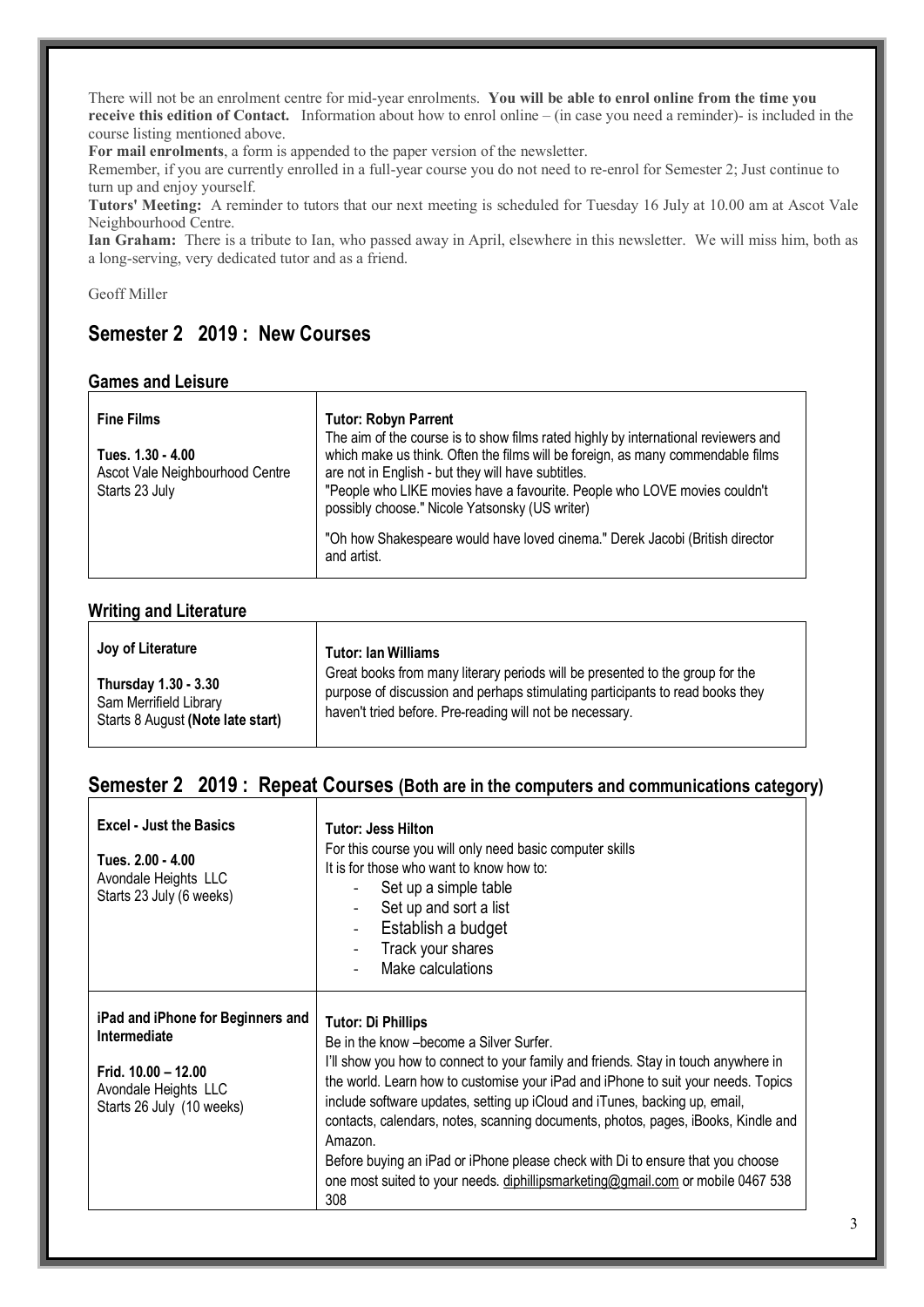### **Semester 2 2019 : Continuing Courses with Vacancies**

**Please note:** 

- **Vacancies in many of the continuing courses are very limited.**
- **All courses are weekly for the whole semester unless otherwise indicated.**

| <b>Folk Art</b>                                                               | <b>Tutor: Annette Burston</b><br>This is a happy, friendly class for anyone who wishes to paint with folk art |
|-------------------------------------------------------------------------------|---------------------------------------------------------------------------------------------------------------|
| Wed. 10.00 - 1.00<br><b>Emerald Street Community Centre</b><br>Starts 22 July | paint/acrylic.                                                                                                |

### **Exercise and Wellbeing**

| <b>Wednesday Walkers</b><br>Wed. 9.00-10.15 am<br>Meeting place: The path beside<br>Aberfeldie Park, close to Poynton's<br>Car Park, at 9.00 am SHARP!<br>Starts 24 July | <b>Tutors: Ann Gordon and Mary Jinkins</b><br>A friendly walk along the Maribyrnong River path.                                                                                                                                                                                                                                                                         |
|--------------------------------------------------------------------------------------------------------------------------------------------------------------------------|-------------------------------------------------------------------------------------------------------------------------------------------------------------------------------------------------------------------------------------------------------------------------------------------------------------------------------------------------------------------------|
| Petanque<br>Wed. 10.00 - 12,00<br>Rose Hill Park Car Park<br>30 Rachelle Road<br>Keilor East                                                                             | <b>Tutor: Alan Lewis</b><br>Petanque is an activity similar to Italian Bocce. It is both social and competitive, with<br>an annual award.<br>Players are required to wear fully enclosed footwear; a sun hat, sunscreen and a<br>water bottle are recommended.<br>Boules (bowls) may be borrowed for four weeks and members are then expected to<br>purchase their own. |
| Golf<br>Thurs. 10.00 - 1.00<br><b>Riverside Golf Course</b><br>Newsome Street<br>Ascot Vale                                                                              | <b>Tutor: Nino Tosone</b><br>Enjoy nine holes with a friendly group. Some experience is preferred - although not<br>essential - and you will need your own set of clubs.<br>A green fee of \$15.00 (approx.) - which is the minimum concession rate - will be<br>payable for each round.                                                                                |

### **Exercise and Wellbeing (Cont.)**

| <b>Pedalling for Pleasure</b>                                 | <b>Tutors: Harry Dobson and Sue Carroll</b><br>Are you:                                                                                                                |
|---------------------------------------------------------------|------------------------------------------------------------------------------------------------------------------------------------------------------------------------|
| Frid. 9.30-12.30 pm                                           | keen to become a member of a social riding group?                                                                                                                      |
| Fortnightly                                                   | interested in exploring our local parklands, rivers and bayside<br>$\overline{\phantom{a}}$<br>paths?                                                                  |
| Meeting place: Moonee Ponds<br>Creek Bike Path at Ormond Park | eager to meet new people and have fun whilst keeping fit and<br>healthy?                                                                                               |
| Starts 26 July                                                | happy to ride at a leisurely pace and stop for a morning coffee and<br>a chat?                                                                                         |
|                                                               | You will need to have a bike in good working order, a suitable helmet and a basic<br>tool kit. As far as possible we will ride on bike paths rather than public roads. |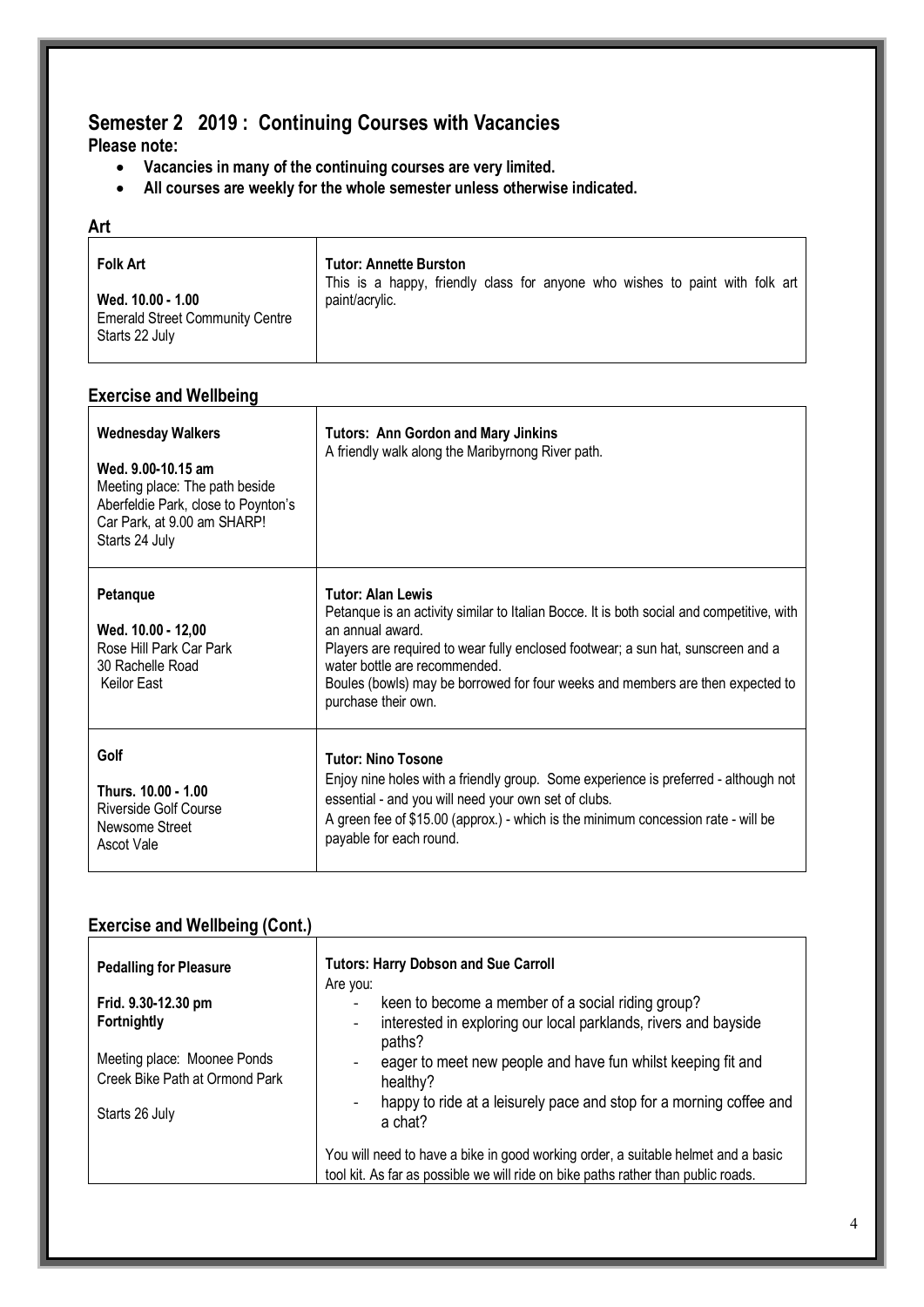## **Games and Leisure**

| <b>Games and Leisure</b>                            |                                                                                                                                      |
|-----------------------------------------------------|--------------------------------------------------------------------------------------------------------------------------------------|
| <b>Scrabble</b>                                     | <b>Tutors: Alex Vanderkooij and Pauline Lane</b><br>The most popular board game in the world can be the most enjoyable and the most  |
| Frid. 9.30 - 12.30<br>Niddrie Hub<br>Starts 26 July | frustrating.<br>Some hints and extra resources will improve your game by leaps and bounds. The<br>class is informal but informative. |

| <b>Handcrafts</b>                                                                                 |                                                                                                                                                                                                                             |
|---------------------------------------------------------------------------------------------------|-----------------------------------------------------------------------------------------------------------------------------------------------------------------------------------------------------------------------------|
| <b>Patchwork Group</b>                                                                            | <b>Tutor: Maureen Nakonesky</b><br>To attend this class, you are expected to be a competent Patchworker capable of                                                                                                          |
| Frid. 9.30 - 12.00<br>Aberfeldie Park Sports Pavilion<br>Tilba St. Moonee Ponds<br>Starts 26 July | completing a project without assistance. This self-help group is for those members<br>who wish to continue expanding their skills in the company of others with similar<br>interests. Some guidance is available if needed. |

### **Languages**

| required. | German 1<br>Mon. 10.00 - 12.00<br>Sam Merrifield Library<br>Starts 22 July | <b>Tutor: John McMahon</b><br>An elementary course designed to develop communication relating to areas such as<br>shopping, expressing opinions and interests.<br>To join this course in Semester 2, some basic understanding of the language is |
|-----------|----------------------------------------------------------------------------|--------------------------------------------------------------------------------------------------------------------------------------------------------------------------------------------------------------------------------------------------|
|-----------|----------------------------------------------------------------------------|--------------------------------------------------------------------------------------------------------------------------------------------------------------------------------------------------------------------------------------------------|

### **Languages (Cont.)**

| French 2                                                                       | <b>Tutor John McMahon</b><br>This is an elementary level course designed to develop communication relating to                                                        |
|--------------------------------------------------------------------------------|----------------------------------------------------------------------------------------------------------------------------------------------------------------------|
| Tues. 9.30 - 11.00<br><b>Emerald Street Community Centre</b><br>Starts 23 July | areas such as travel, shopping and expressing opinions and interests. To join this<br>class in Semester 2, a little basic understanding of the language is required. |

| <b>Music</b>                                                                                                         |                                                                                                                                                                                                                                                                                                                                                                                                                                                                                                     |
|----------------------------------------------------------------------------------------------------------------------|-----------------------------------------------------------------------------------------------------------------------------------------------------------------------------------------------------------------------------------------------------------------------------------------------------------------------------------------------------------------------------------------------------------------------------------------------------------------------------------------------------|
| <b>Singing for Fun</b><br>Mon. 1.30 - 3.00<br><b>Flemington Community Centre</b><br>Starts 22 July                   | Tutor: Jo Bradshaw<br>This is an informal class where the emphasis is on enjoyment.<br>Everyone is encouraged to participate.                                                                                                                                                                                                                                                                                                                                                                       |
| <b>Fingerpicking Guitar</b><br>Tues. 10.00 - 12.00<br>Aberfeldie Park Sports Pavilion, Tilba<br>Street, Moonee Ponds | Tutor: Brian Smith<br>Can you play the guitar a little? Do you enjoy fingerpicking? Would you like to learn<br>some new pieces or do you have music you would like to share? As a self-taught<br>long-time guitarist I enjoy playing and learning a variety of simple folk and classical<br>guitar pieces. Why not join me for a play along sharing and learning session once a<br>week? If you wish to join in second semester, you will need to be able to play the<br>basic chords in most keys. |
|                                                                                                                      |                                                                                                                                                                                                                                                                                                                                                                                                                                                                                                     |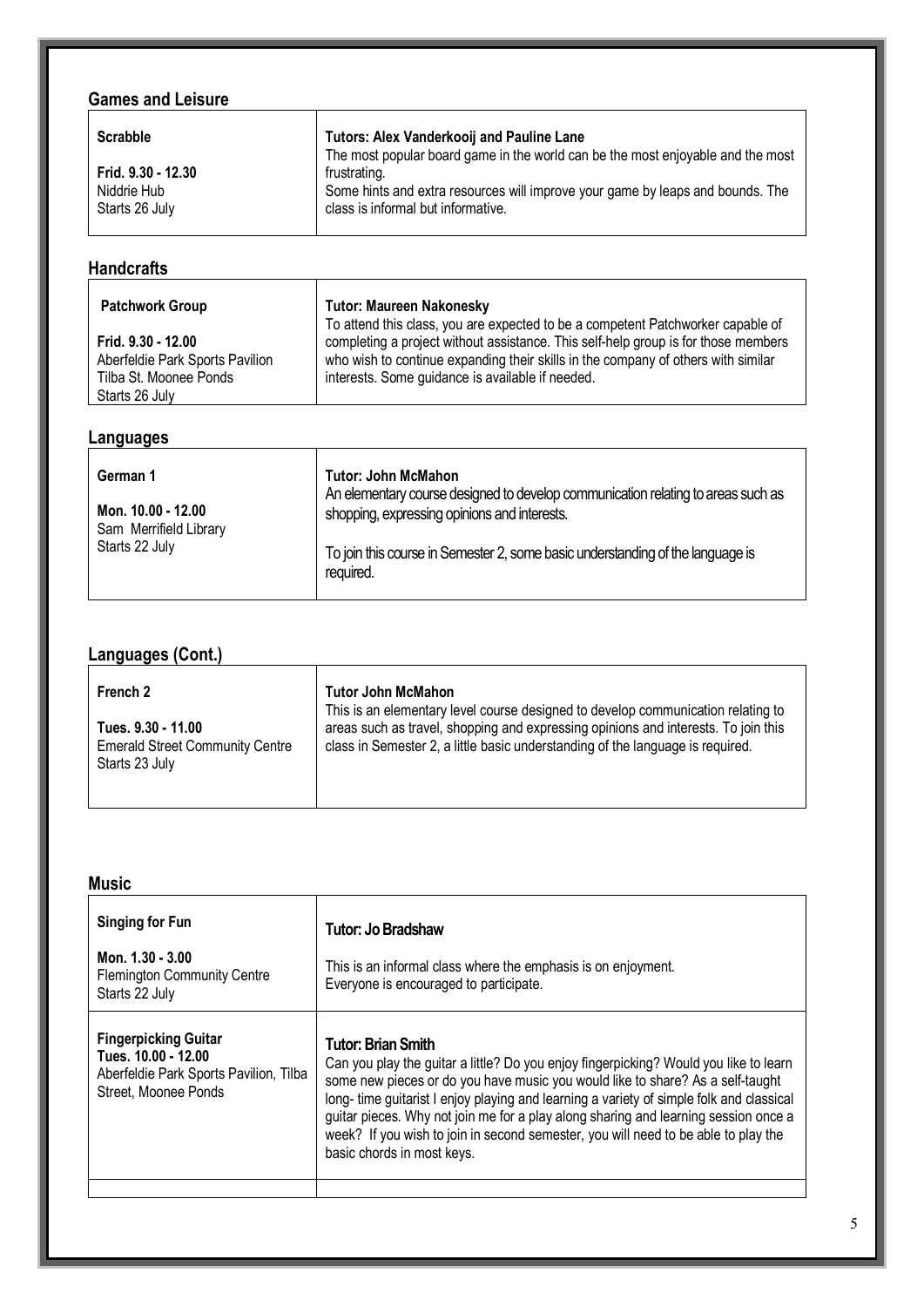| <b>Opera at the Sun Theatre</b>                 | Tutor: John Adams                                                                                                                                                                                                                                                                                                                                         |
|-------------------------------------------------|-----------------------------------------------------------------------------------------------------------------------------------------------------------------------------------------------------------------------------------------------------------------------------------------------------------------------------------------------------------|
| <b>Wed. <math>10.15 - 3.00</math></b> (Approx.) | New York City's Metropolitan Opera is one of the world's leading opera companies.                                                                                                                                                                                                                                                                         |
| Sun Theatre, Yarraville                         | Join us to watch live, high-definition transmissions of operas from the current<br>season. Followed by refreshments and conversation at a nearby café. Operas are                                                                                                                                                                                         |
| Sessions approximately monthly.                 | performed in their original language but are fully subtitled.                                                                                                                                                                                                                                                                                             |
| (further dates and titles to be<br>advised)     | First session 31 July: Dialogues des Carmelites (Poulenc)                                                                                                                                                                                                                                                                                                 |
|                                                 | At the time of writing, no further program details were available.                                                                                                                                                                                                                                                                                        |
|                                                 | The Sun Theatre is located at 8 Ballarat Street, Yarraville, and is very close to the<br>Yarraville railway station (Werribee/Williamstown line).<br>Tickets can be purchased online or at the theatre. The cost for seniors is \$20 per<br>screening (\$21 online). We will meet at 10.15 a.m. in the foyer of the theatre -<br>sessions begin at 10.30. |

### **Writing and Literature**

| National Theatre Live at the Sun<br><b>Theatre</b>        | <b>Tutor: John Adams</b><br>National Theatre Live (NTL) is an initiative of the Royal National Theatre in London.<br>NTL transmits by satellite 'live' performances of productions to cinemas around the<br>world – including the Sun Theatre.                                                                                                                                                                             |
|-----------------------------------------------------------|----------------------------------------------------------------------------------------------------------------------------------------------------------------------------------------------------------------------------------------------------------------------------------------------------------------------------------------------------------------------------------------------------------------------------|
| Wed. 10.15 - 3.00 (approx.)<br>Sun Theatre, Yarraville    |                                                                                                                                                                                                                                                                                                                                                                                                                            |
| Sessions approximately monthly.<br>First session 24 July. | The first two sessions in Semester 2 will be <i>The Audience</i> by Peter Morgan (24<br>July) and Small Island, adapted by Helen Edmundson from the novel by Andrea<br>Levy (7 August). At the time of writing no further program details were available.                                                                                                                                                                  |
| (further dates and titles to be<br>advised)               | Performances begin at 10.30 am and we will meet in the foyer at 10.15 am. The<br>cost of each screening is \$20 for Seniors, at the theatre, or \$21 for on-line<br>bookings. After each screening we will adjourn to a nearby cafe for tea/coffee and<br>discussion.<br>The Sun Theatre is located at 8 Ballarat Street, Yarraville, and is very close to the<br>Yarraville railway station (Werribee/Williamstown line). |

### **Semester 2 Dates:**

- Term 3: 22 July to 20 September
- Term 4: 7 October to 29 November

### **Reminder: how do I enrol online in a new course?**

Log onto the system via *Member Login*: on our website, *http://u3amooneevalley.com.au/* . *Select Classes 2019.* Select the class required using the small radio buttons above Request, to the left of each course

description.

At the bottom of the page select *Next* and then *Next again* (if you don't select *Next* your enrolment is lost). If you have forgotten your password, or your ID, you can use *Forgotten Password* to have it sent to you.

### **Geoff Miller**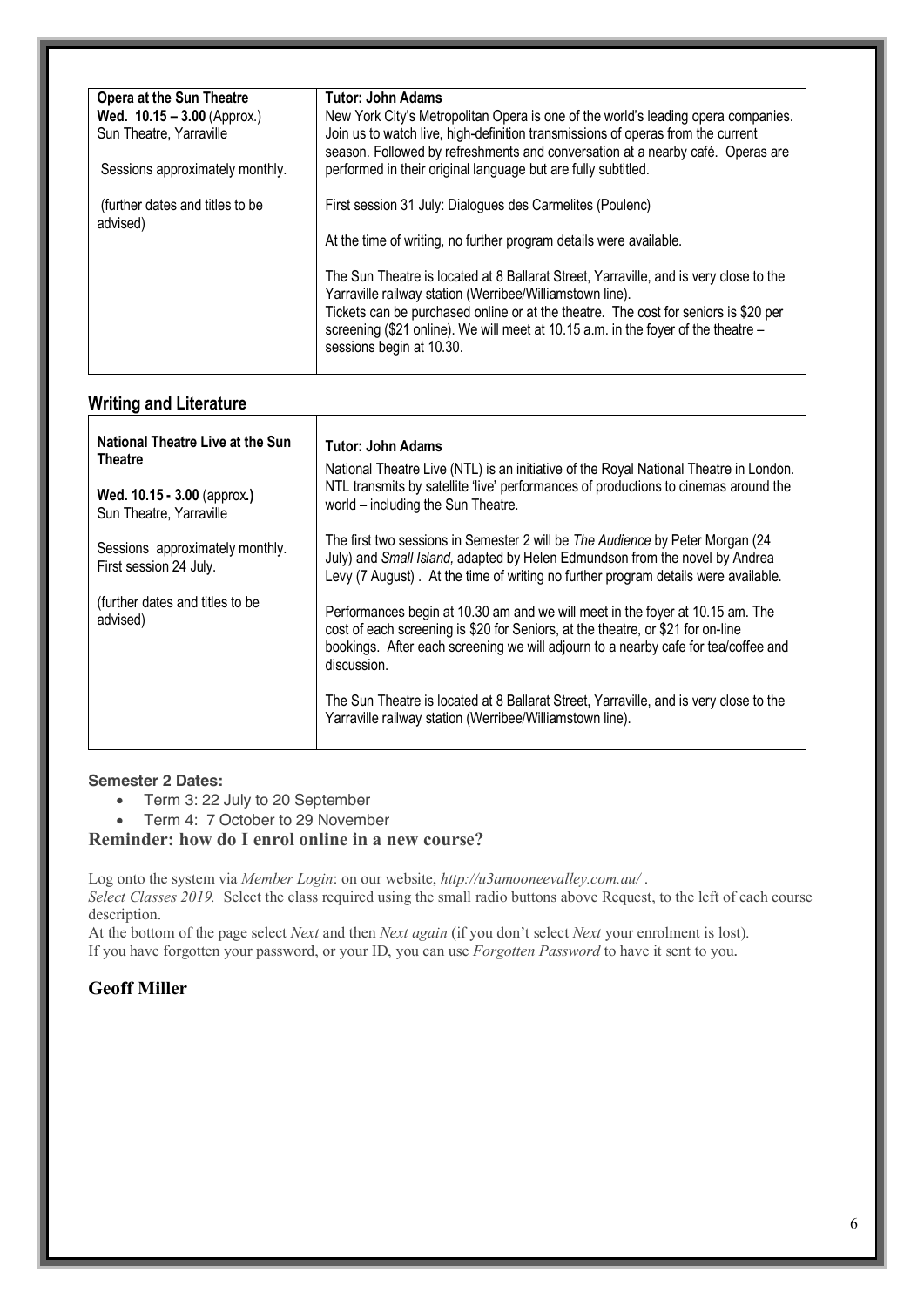### **Office News May 2019**

The Committee of Management and I would like to thank all Office Volunteers for their assistance with duties during Semester 1. The Office will close on Friday 21st June for the mid-year break and reopen on Monday 22nd July.

I will shortly be arranging the roster for Semester 2 where you will notice several changes. The Office will be open for the first 2 weeks of Term 3 on Monday to Friday from 10.30 to 12.30. The following weeks of Term 3 and the majority of Term 4 the Office will only open on Monday/Wednesday/Friday from 10.30 to 12.30.

During re-enrolment time the office will open Monday to Friday 10.30 to 12.30 from Monday 18th November to Friday 13th December.

Please let me know if there are any dates you will be unavailable. The roster will be emailed/mailed at the end of June.

Mariorie Ridley officecomv@gmail.com/0410 435 929

### **Vale Ian Graham 1938 – 2019**

Ian Graham our philosophy tutor was an extraordinary person who always had a twinkle in his eye and an eagerness to engage in a discussion on philosophy.

For over twenty years Ian conducted wide-ranging discussion classes on this topic for U3A Moonee Valley. He drove himself in his specially adapted car and extricated his wheelchair from the boot in time to reach the venues on time. Ian was an extremely dedicated tutor in spite of several serious health problems and during enforced absences his Philosophy of Beliefs class was able to continue with the help of his loyal deputy, Maurice Majurey. Ian's daughter and son in law have stressed that being able to continue leading his U3A classes was of the utmost importance to Ian. His family worried about what would happen to his state of mind without this U3A focus. His degenerative disease and, finally, amputation of both legs did not stop him from being a most positive and optimistic person who contributed enormously to the well-being of U3A MV and to those fortunate enough to enrol in his inspiring courses. As it transpired, he was only forced to cancel one 2019 class prior to his passing.

*"Logic will get you from A to B. Imagination will take you everywhere". Albert Einstein*

### **MONTHLY LUNCHES AT ANGLERS TAVERN**

All U3A Moonee Valley members are invited to attend the monthly lunches which are held on the **third Thursday** of each month( except December.)

Venue and Time: The Bistro, Anglers Tavern, 2 Raleigh Road Maribyrnong, From 12.00 noon onwards

There is plenty of parking around the hotel and the 57 and 82 Maribyrnong trams stop at the door.

You choose and pay for your own food and drink. As well as a wide range of dishes offered on the main Bistro menu, Seniors meals of generous proportions are available. Current prices for the Seniors meals are 3 courses \$21.90, 2 courses \$18.90 and 1 course \$15.90.

Non-members are welcome. **Please let us know how many will be attending so we can book sufficient tables!**

**2019 Lunch dates are:**

**20 June 18 July 15 August 19 September 17 October 21 November**

**If you plan to attend any lunch, please contact Marjorie Ridley on 0410 435 929 or email** *officecomv@gmail.com* **by the preceding Friday.**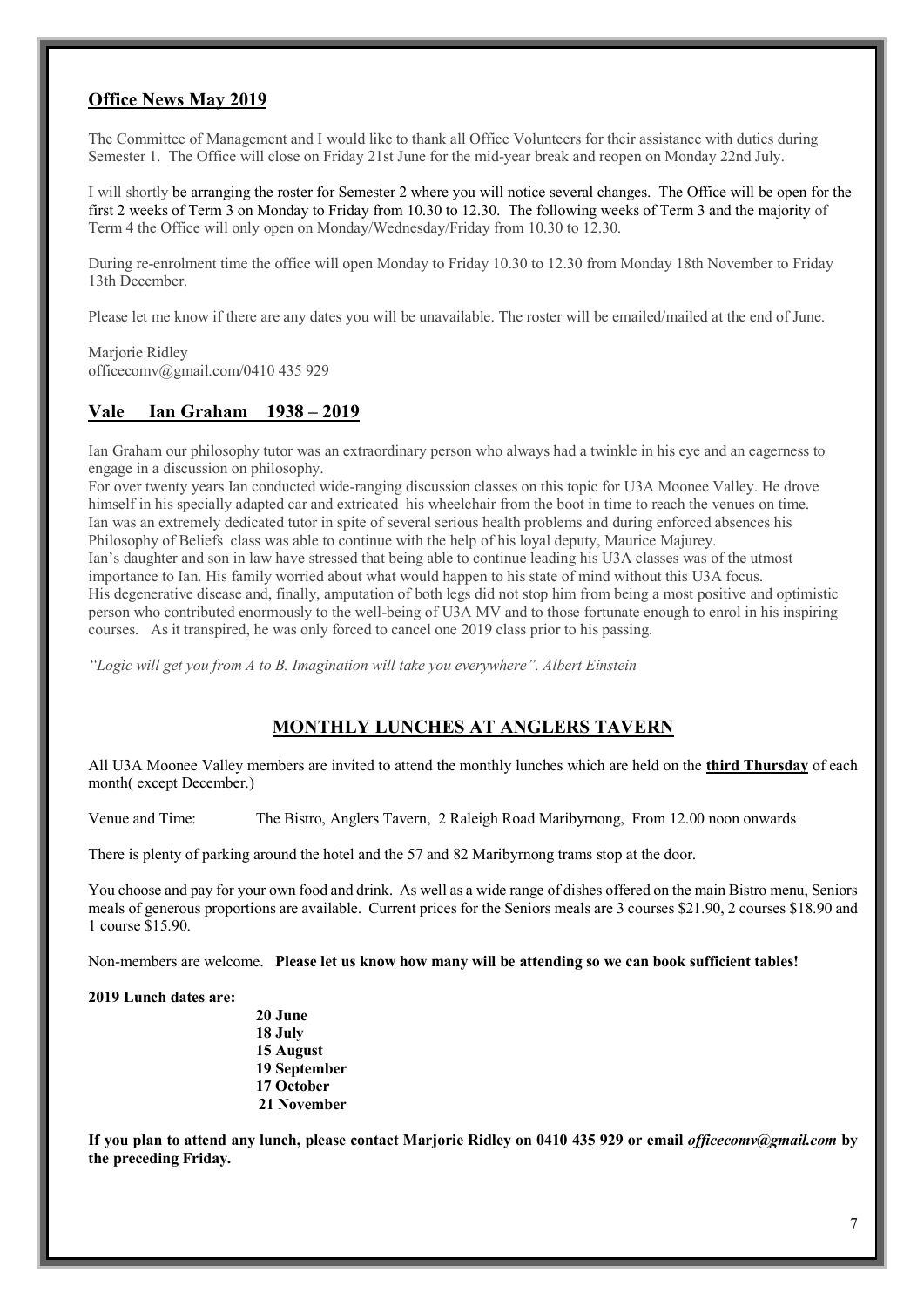### **July Forum: Thursday 4 July 2019**

Christine Heyes from the Stroke Foundation will be the guest speaker from 11am to 12 noon at our second Forum this year. The Stroke Foundation is a national charity that partners with the community to prevent, treat and beat stroke. You may be interested to look at the Stroke Foundation website to appreciate their huge range of services. ( http://strokefoundation.org.au )

Because the Stroke Foundation does not receive government financial assistance, donations are a very important source of funds. There will be an opportunity to make a voluntary donation if you wish, on the day.

The location is Windy Hill Venue, corner Napier and Brewster Streets, Essendon. Car parking is usually available in Napier Street. Complimentary tea and coffee will be available in the Hight-Marque Room, second floor, from 10:30am.

To register your name(s) for the 4 July Forum, please phone the U3A Moonee Valley office on 9337 7779 or send an email to mvu3a1@gmail.com Please indicate if you will be joining us for lunch afterwards at Windy Hill's Terrace Bistro.

Windy Hill Venue http://windyhillvenue.com.au has supported U3A Moonee Valley Forums since 2016 by providing the High-Marque room free of charge along with complimentary tea and coffee. There is an expectation from WHV that a good number of us will have lunch after the Forum at the Terrace Bistro, located on the ground floor. Many of our members enjoy catching up on these occasions.

The Seniors Menu: 1 course \$13.50, 2 courses \$16.50, 3 courses \$19.50. 'Premium Mains' meal for an extra \$5 2 and 3 courses meals include a glass of beer, wine or soft drink

Feedback from the first Forum

Guest speaker Matiu Bush who spoke about 'One Good Street' inspired one of our members, Lynn, to write: 'Personally, I was blown away by Matiu's address. He was professional with empathy, warm and refreshing, innovative and energetic, tackling many areas in our society that need change'.

I would be delighted to hear if you know of an interesting speaker. Please email me at mvu3a1@gmail.com

I look forward to seeing you at the Forum, 4 July at 10.30am.

Robyn Temby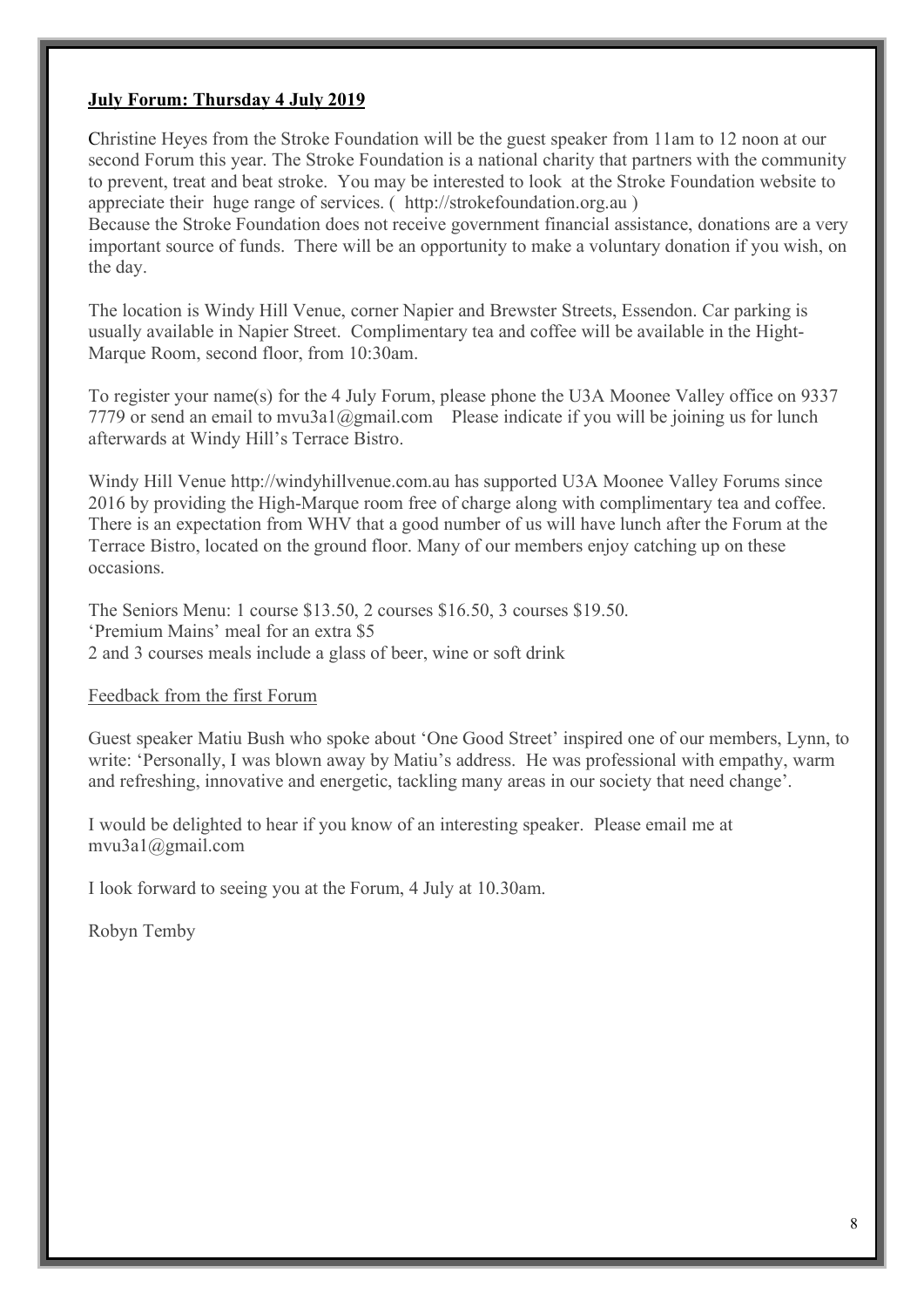

### **2019 TRIVIA QUIZ**

*Thursday, 11 July between 10.00 am and 1.00 pm at the Ascot Vale Neighbourhood Centre*

To participate in this entertaining event, all you will need is some general knowledge and the ability to enjoy yourself.

**Please note**: To help pay for lunch and hall hire, members are asked to contribute \$5 per person.

**Entry Form and method of payment listed on the next page.**

- Teams of 4 people are invited to participate and all participants must be financial members.
- Teams may be formed from fellow class mates or other friends in this U3A.
- Lunch will be provided after the quiz.

*Closing date for all entries is Wednesday 26 June, 2019*

- Questions are multiple choice, so you have a 1 in 3 chance of scoring the correct answer.
- Individual members may enter, but the quiz crew will try to form teams from individual entrants.

**Please indicate on the Entry Form if any member of your team has any special dietary requirements.**

**Also we are aiming for this to be a sustainable event, so to reduce waste, we ask that you bring your own cups, plate and cutlery. There will be a prize for the best laid luncheon table!**

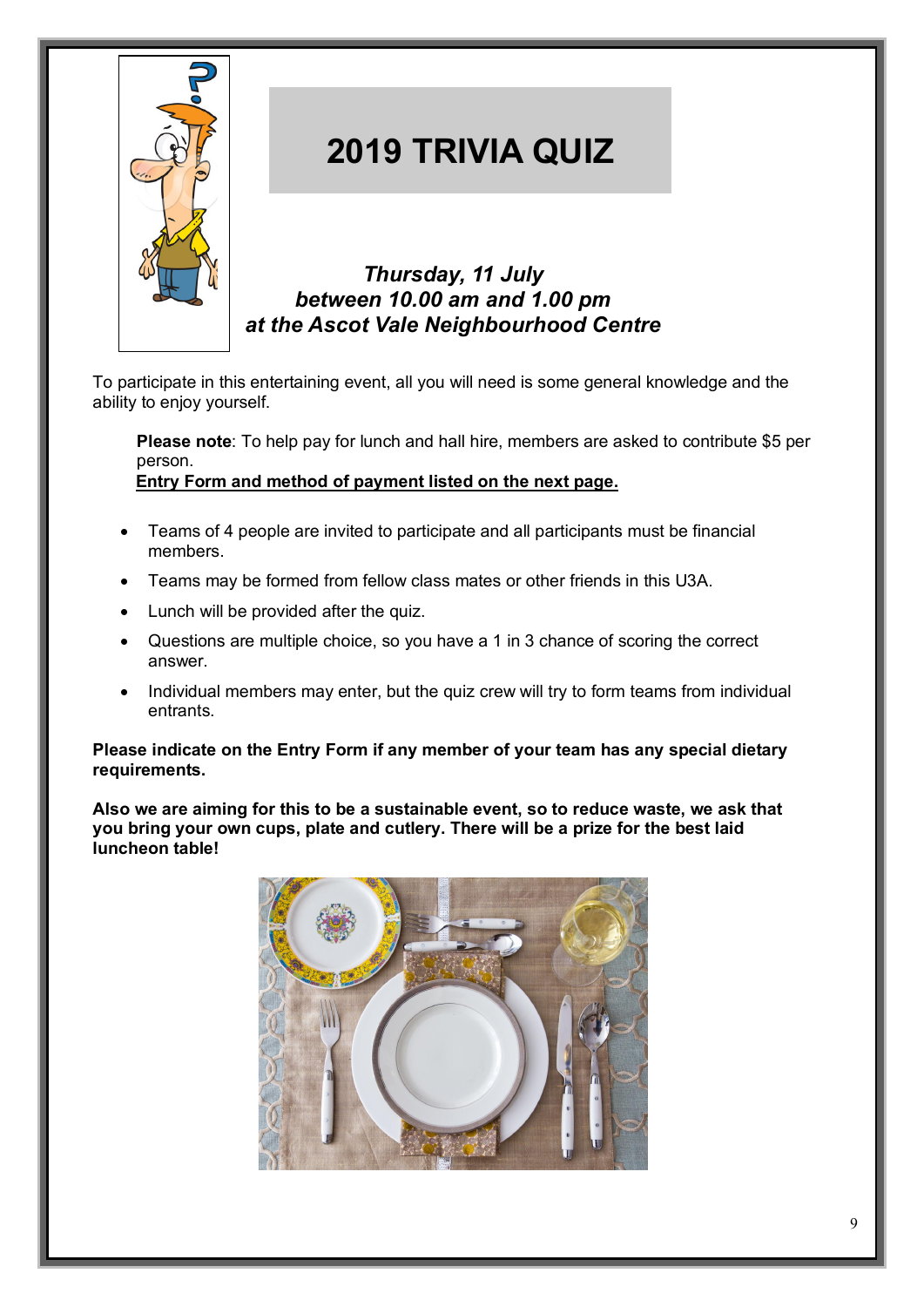### *Trivia Quiz Entry Form*

| Please email your team details to: info@u3amooneevalley.com.au                                                                                                                                                                                                                                                                                                                                            |                                                                                          |  |  |  |
|-----------------------------------------------------------------------------------------------------------------------------------------------------------------------------------------------------------------------------------------------------------------------------------------------------------------------------------------------------------------------------------------------------------|------------------------------------------------------------------------------------------|--|--|--|
| or<br>Post this entry form to: Trivia Quiz, MVR U3A, P.O. Box 459, Moonee Ponds, Vic 3039.                                                                                                                                                                                                                                                                                                                |                                                                                          |  |  |  |
| Closing Date for all entries: Wednesday 26 June 2019                                                                                                                                                                                                                                                                                                                                                      |                                                                                          |  |  |  |
|                                                                                                                                                                                                                                                                                                                                                                                                           |                                                                                          |  |  |  |
|                                                                                                                                                                                                                                                                                                                                                                                                           |                                                                                          |  |  |  |
| Member's names and phone numbers:                                                                                                                                                                                                                                                                                                                                                                         |                                                                                          |  |  |  |
|                                                                                                                                                                                                                                                                                                                                                                                                           |                                                                                          |  |  |  |
|                                                                                                                                                                                                                                                                                                                                                                                                           |                                                                                          |  |  |  |
|                                                                                                                                                                                                                                                                                                                                                                                                           |                                                                                          |  |  |  |
| $\begin{array}{c c c c c} \hline \rule{0pt}{8ex} \rule{0pt}{8ex} \rule{0pt}{8ex} \rule{0pt}{8ex} \rule{0pt}{8ex} \rule{0pt}{8ex} \rule{0pt}{8ex} \rule{0pt}{8ex} \rule{0pt}{8ex} \rule{0pt}{8ex} \rule{0pt}{8ex} \rule{0pt}{8ex} \rule{0pt}{8ex} \rule{0pt}{8ex} \rule{0pt}{8ex} \rule{0pt}{8ex} \rule{0pt}{8ex} \rule{0pt}{8ex} \rule{0pt}{8ex} \rule{0pt}{8ex} \rule{0pt}{8ex} \rule{0pt}{8ex} \rule{0$ |                                                                                          |  |  |  |
| 4.                                                                                                                                                                                                                                                                                                                                                                                                        |                                                                                          |  |  |  |
|                                                                                                                                                                                                                                                                                                                                                                                                           |                                                                                          |  |  |  |
|                                                                                                                                                                                                                                                                                                                                                                                                           | <b>OR</b>                                                                                |  |  |  |
|                                                                                                                                                                                                                                                                                                                                                                                                           | I would like to enter the Trivia Quiz as an individual.                                  |  |  |  |
|                                                                                                                                                                                                                                                                                                                                                                                                           |                                                                                          |  |  |  |
|                                                                                                                                                                                                                                                                                                                                                                                                           |                                                                                          |  |  |  |
| <b>Method of Payment</b>                                                                                                                                                                                                                                                                                                                                                                                  |                                                                                          |  |  |  |
|                                                                                                                                                                                                                                                                                                                                                                                                           | Please note that our preferred method of payment is by direct credit to our bank account |  |  |  |
| Account name:                                                                                                                                                                                                                                                                                                                                                                                             | <b>U3A Moonee Valley</b>                                                                 |  |  |  |
| BSB:<br><b>Account Number:</b>                                                                                                                                                                                                                                                                                                                                                                            | 633-000<br>154051213                                                                     |  |  |  |
|                                                                                                                                                                                                                                                                                                                                                                                                           | Number of participants @\$5.00 per person = $\text{\$}$                                  |  |  |  |
|                                                                                                                                                                                                                                                                                                                                                                                                           |                                                                                          |  |  |  |
|                                                                                                                                                                                                                                                                                                                                                                                                           | Please include a reference number/name                                                   |  |  |  |
|                                                                                                                                                                                                                                                                                                                                                                                                           |                                                                                          |  |  |  |
|                                                                                                                                                                                                                                                                                                                                                                                                           |                                                                                          |  |  |  |
|                                                                                                                                                                                                                                                                                                                                                                                                           |                                                                                          |  |  |  |
|                                                                                                                                                                                                                                                                                                                                                                                                           |                                                                                          |  |  |  |
|                                                                                                                                                                                                                                                                                                                                                                                                           |                                                                                          |  |  |  |

10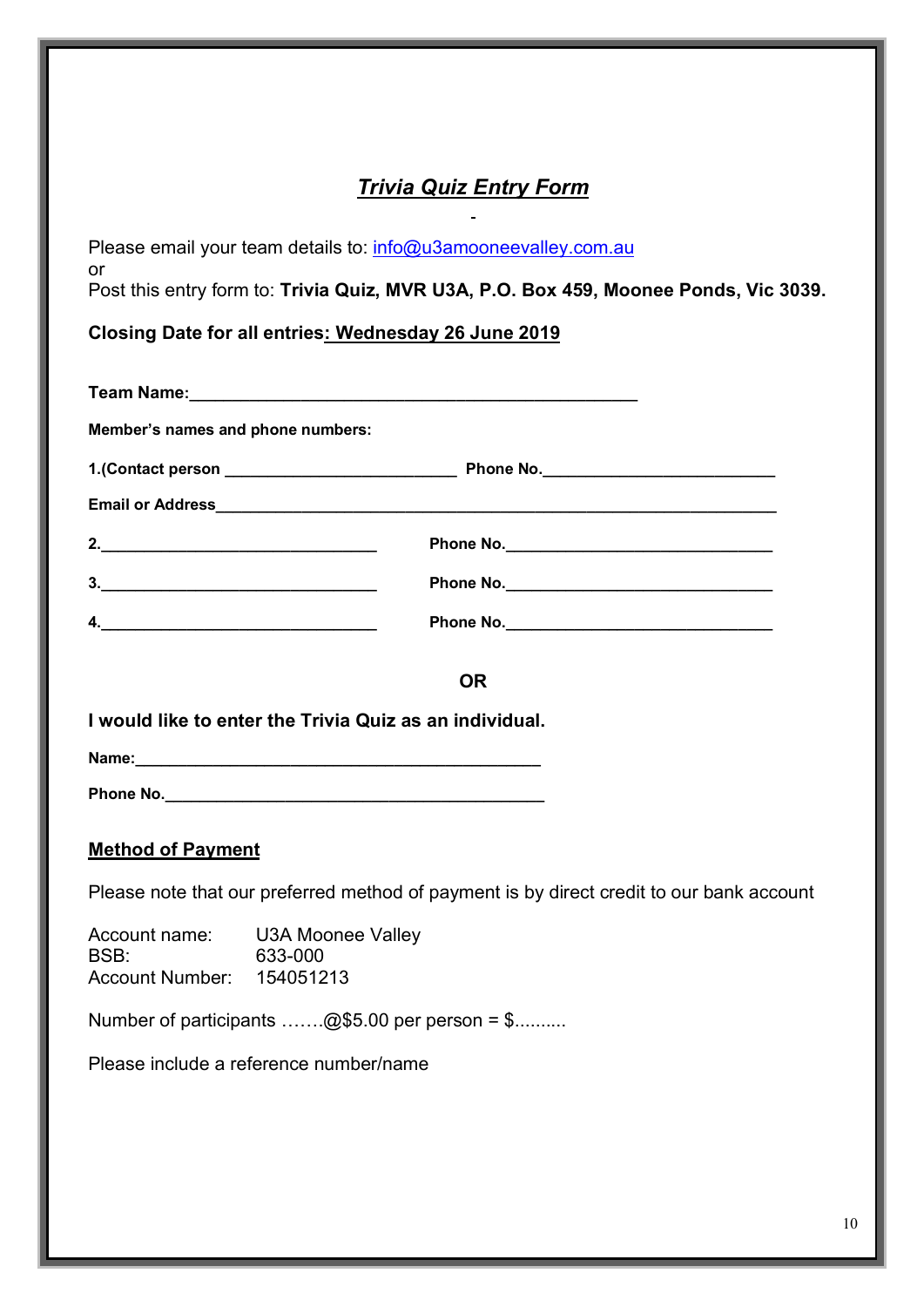### **SOCIAL ACTIVITIES**

The following activities and theatre bookings have been organised to provide interesting places for members to visit, opportunities to meet and mix with other members and to see popular shows at a reduced price when the performances come to Melbourne.

When participating in a *U3A social activity,* members are welcome to bring non-members with them.

### **1. Friday 26th July 2019 at 10.00 am**

### **Visit to the Johnston Collection**

The tour is titled "Janet Laurence: the palm at the end of the mind". Janet Laurence, one of Australia's most celebrated contemporary artists, will explore the Johnston Collection alongside her own creative practices collecting and saving, nature and the environment.

William Johnston's own collecting and gathering from around the world, along with his love of gardening, will underpin and reflect Laurence's ideas. Johnston found comfort, beauty and solace as he collected plants on his international travels, created, nurtured, assembled and loved his own gardens with care.

This exhibition is as part of the continuing 'house of ideas' project series where TJC commissions guest artists to use Fairhall as a site-specific installation space to reconceptualise the exhibition-house and explore its many layers of meaning. By doing so, The Collection will continue to consider old objects in new ways.

**Departure:** Participants on the tour will be collected from the Pullman Melbourne on the Park Hotel (previously known as the Hilton on the Park) 192 Wellington Parade Melbourne at 9.50 am and return at approx.12.00.

**Cost** - \$21.00, which includes morning tea.

The tour requires a minimum of 8 with an upper limit of 20 persons.

Participants on the tour might like to participate in a "Bar Meal" at the Pullman Melbourne on the Park after the tour.

*To participate, complete the booking slip and return this together with either the payment of \$21.00 per person, or how you have paid and a stamped, self-addressed envelope and post it to U3A Moonee Valley PO Box 459 Moonee Ponds, Vic 3039 by Friday 5th July 2019. If paying by bank transfer please put your name as the reference so we are able to identify the money as coming from you.*

### **2. Wednesday 18th September 2019 at 1pm**

### **Theatre tickets to the musical "Come from Away" at the Comedy Theatre**

Come From Away, tells the remarkable true story of thousands of stranded passengers and Gander the small town in Newfoundland, Canada that welcomed them. Cultures clashed and nerves ran high, but uneasiness turned into trust, music soared into the night, and gratitude grew into enduring friendships. Do not miss this breathtaking new musical written by Tony and Grammy nominees Irene Sankoff and David Hein, and helmed by this year's Tony winning Best Director, Christopher Ashley with musical staging by Tony nominee Kelly Devine.

Tickets: We have 31 tickets in the stalls in row M.

**Cost** of the tickets is \$75.00 per person. Options for how to pay are listed below.

*To participate, complete the booking slip and return this together with either the payment of \$75.00 per ticket or how you have paid and a stamped, self-addressed envelope and post it to U3A Moonee Valley PO Box 459 Moonee Ponds, Vic 3039 by Friday 5th July 2019. If paying by bank transfer please put your name as the reference so we are able to identify the money as coming from you.*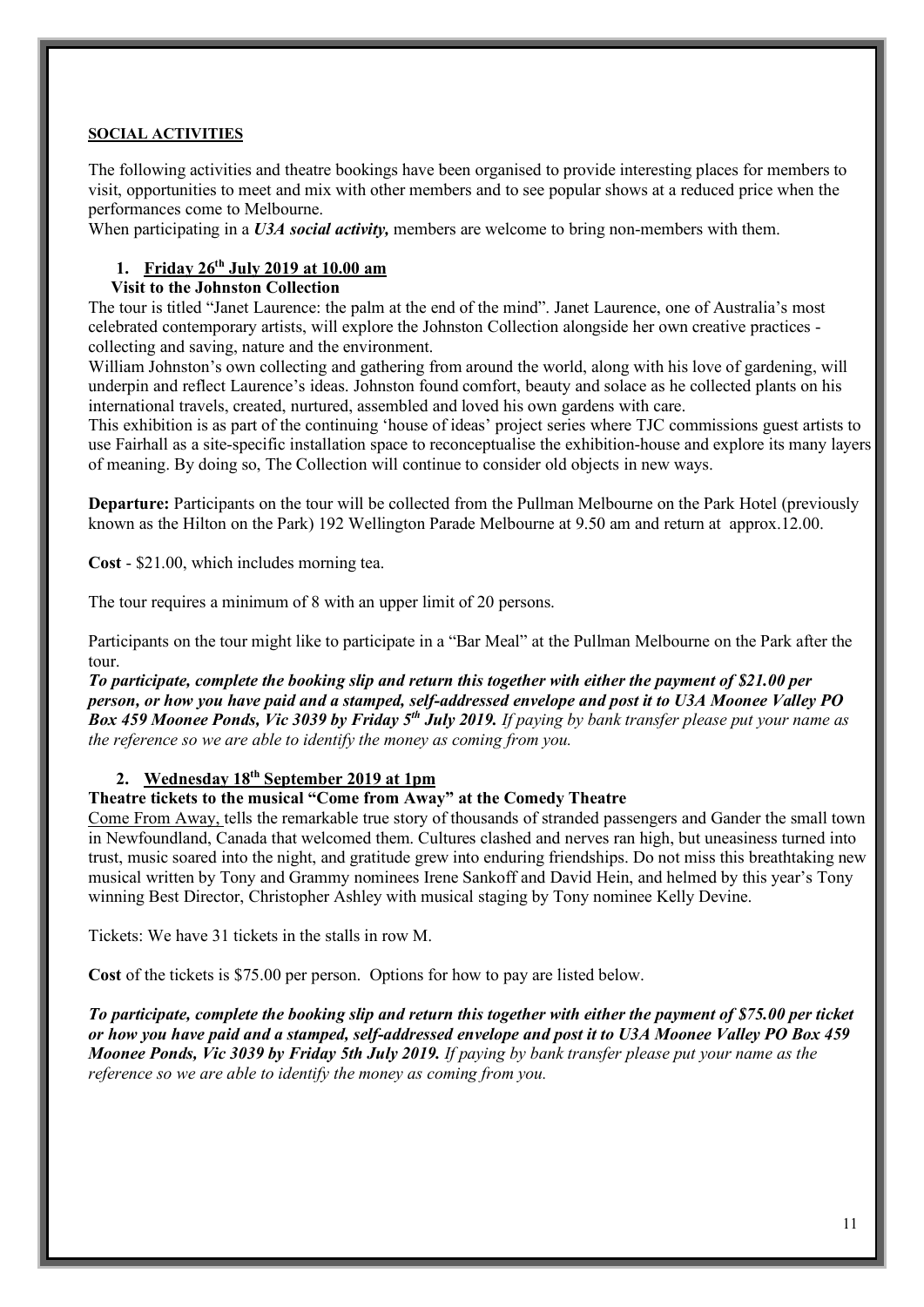### **3. Thursday 3rd October 2019 at 8pm**

### **Theatre tickets to "Sunset Strip" at the Clocktower Centre Moonee Ponds.**

Sunset Strip is an Australian comedy about love, family dysfunction and making the best of lousy situations. At Sunset Strip the only people left are those who couldn't leave. Arriving home after chemotherapy, Caroline finds the lake dried up and holiday makers long gone. Her optimistic sister Phoebe, remains hopeful. Between a stint of rehab, caring for her father and losing her kids, Phoebe has managed to find love in Teddy, a local fallen fella with a big heart. Now that Caroline is back, Phoebe is determined to make life fabulous.

**Duration is** 90 minutes, no interval.

Tickets: We have 10 tickets in the front row upstairs.

### **Cost** – \$45.00

*To participate, complete the booking slip and return this together with either the payment of \$66.00 per ticket or how you have paid and a stamped, self-addressed envelope and post it to U3A Moonee Valley PO Box 459 Moonee Ponds, Vic 3039 by Thursday, 6th June 2019. If paying by bank transfer please put your name as the reference so we are able to identify the money as coming from you.*

### **4. Wednesday 30th October 2019 at 1pm**

**Theatre tickets to the musical "Charlie and the Chocolate Factory" at Her Majesty's Theatre** The musical is a huge throwback for all the adults who grew up on Roald Dahl classics as kids. Songs from the original 1971 film starring Gene Wilder are included in the musical's score, including 'Pure Imagination' and 'The Candy Man'. Paul Slade Smith, who plays Willy Wonka in the Australian production, funnily enough, was part of the original Broadway cast, playing Grandpa George.

Tickets: We have 30 tickets in the stalls on the side in rows R, P & N.

**Cost** of the tickets is \$70.00 per person. Options for how to pay are listed below.

*To participate, complete the booking slip and return this together with either the payment of \$70.00 per ticket or how you have paid and a stamped, self-addressed envelope and post it to U3A Moonee Valley PO Box 459 Moonee Ponds, Vic 3039 by Friday 16th August 2019. If paying by bank transfer please put your name as the reference so we are able to identify the money as coming from you.*

### **Dates to Note for activities later in the year which will be advertised in the August Contact**

- Friday 11th October 2019 at 10.00am- Tram-boat to Williamstown from the Anglers Tavern.
- Friday 1st November 2019 Buffet Lunch at William Angliss Institute.
- Monday  $18<sup>th</sup>$  November 2019 Tour of Cook's Cottage in the Fitzroy Gardens.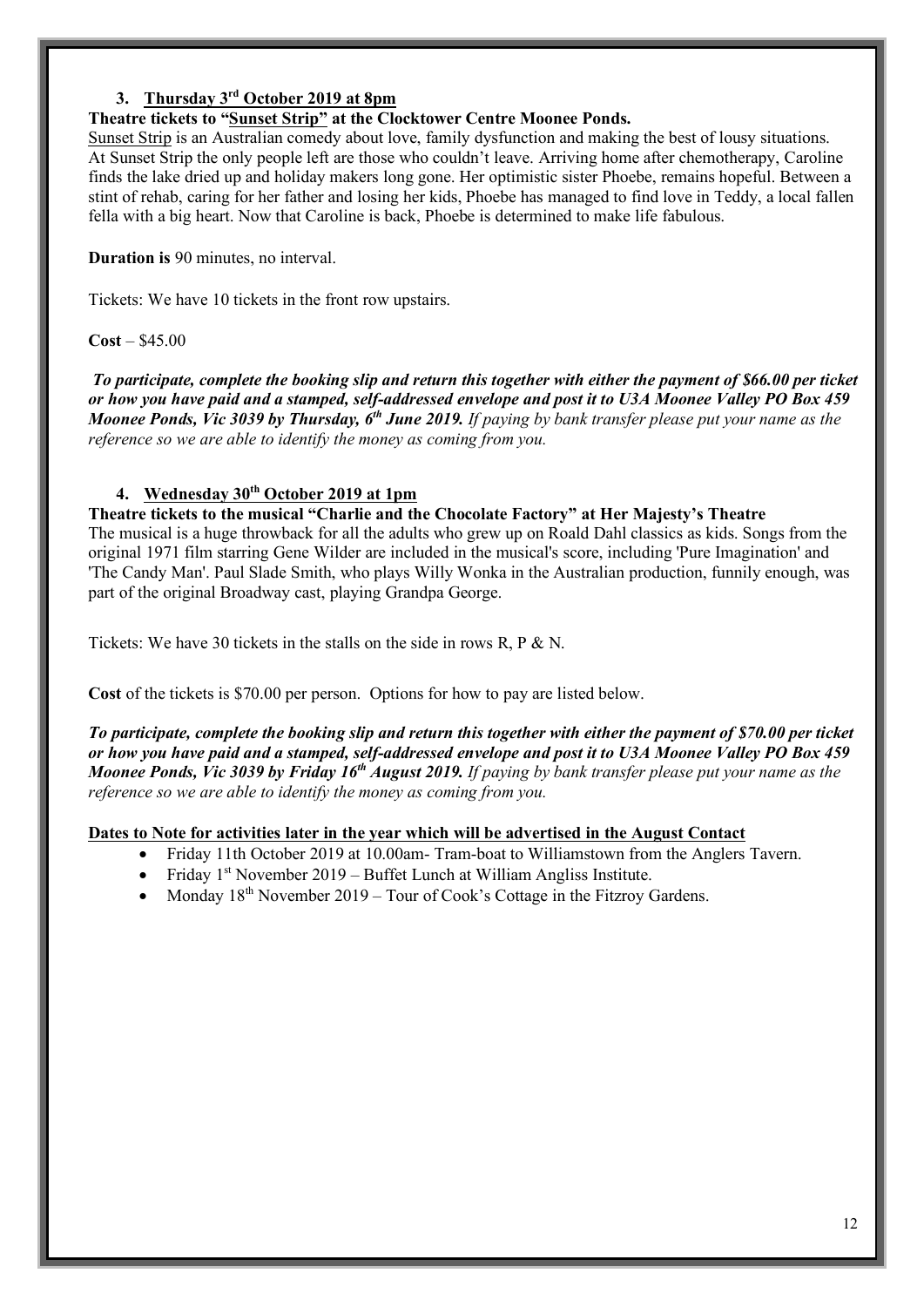#### **Please note**

### *In relation to all social activities:*

- Booking forms are below
- Payment can be made by cheque, money order, online via the internet or directly to our Bendigo Bank account, the details of which are:

*Account name*: U3A Moonee Valley Inc. *BSB:* 633-000 *Account number*: 154051213

*When paying via internet or at a bank for deposit to our account, we need your name as a reference to link your payment with your reply slip. Banks will often ask for a reference number, please put your name as the reference number.*

- Please include a stamped, self-addressed envelope.
- Applications will be accepted in order of receipt. If oversubscribed a cheque or information on the repayment will be returned in the self-addressed envelope you provided.
- Do not worry if you do not hear from us immediately after sending in your booking. When notifying people, we wait until we have the minimum required for the activity, or with the purchase of the tickets, till after we have received the tickets, which will be after the closing date for that theatre booking.
- **No refunds will be provided,** except when the activity has been cancelled, as U3A will generally have forwarded your payment to the organisation we are visiting or the theatre to purchase the tickets. If you are unable to attend please arrange for someone else to use your ticket or take your place on the activity.

### **Essendon and District Garden Club Inc.**



We meet every 3rd Tuesday of the month (Except March, September, and December. Our venue is The Community Hall, 9 Bradshaw Street, West Essendon (Off Buckley Street) 10am-12 noon All welcome. Enquiries to 9364 2136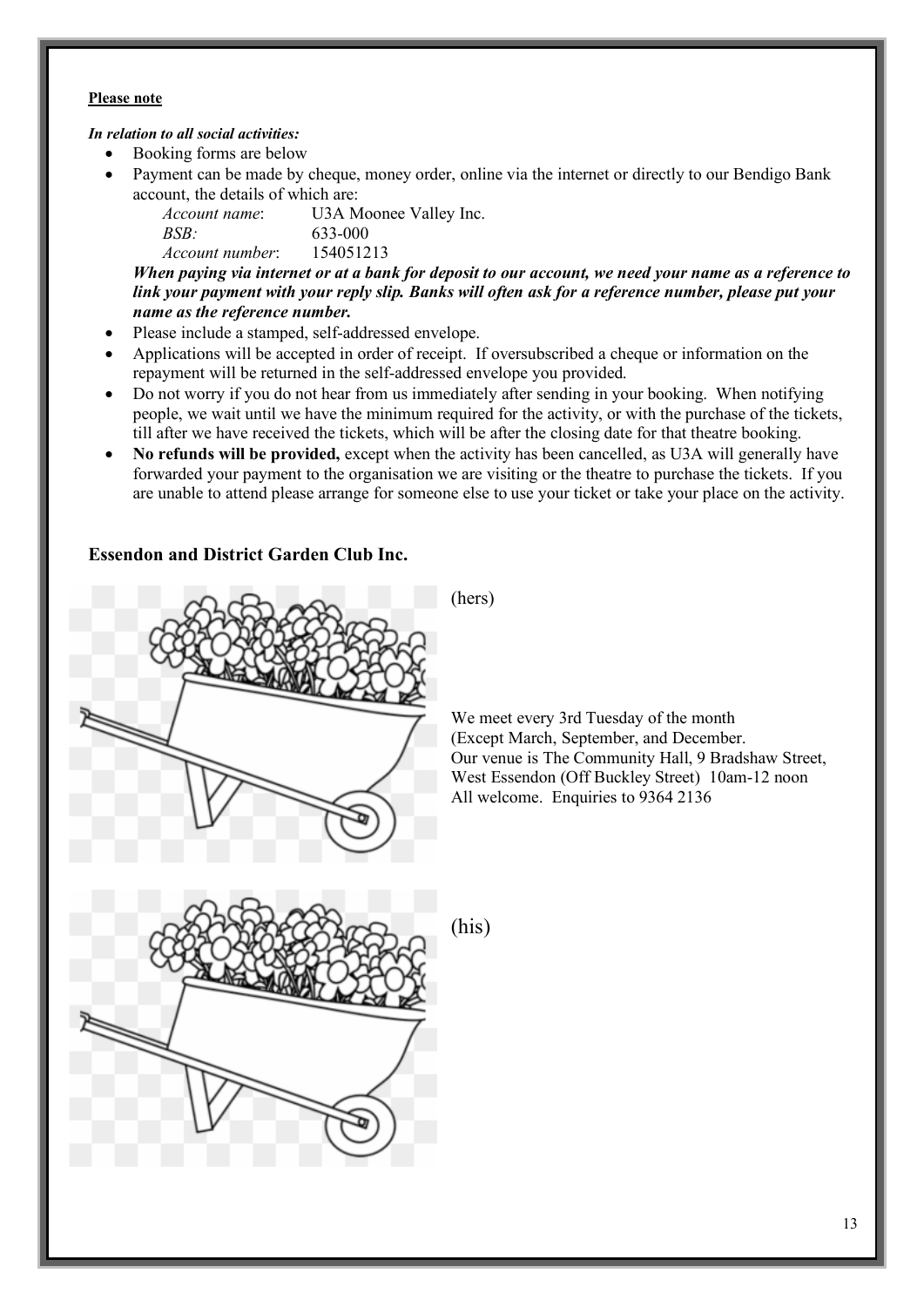### **SOCIAL ACTIVITIES BOOKING FORMS**

### **1. Visit to the Johnston Collection on Friday 26th July 2019 at 10.00am (***Closing date Friday the 5th July 2019.)*

Name/s

Address \_\_\_\_\_\_\_\_\_\_\_\_\_\_\_\_\_\_\_\_\_\_\_\_\_\_\_\_\_\_\_\_\_\_\_\_\_\_\_\_\_\_\_\_\_\_\_\_\_\_\_\_\_\_\_\_\_\_\_\_\_\_\_\_\_\_\_\_\_\_\_\_\_

Contact Phone Number

Number attending the tour- \_\_\_ @ \$21.00 per person = \$\_\_\_\_\_\_\_

Method of payment for the above amount (please tick)

- ( ) Cheque/money order.
- $($ ) Bank deposit reference name
- ( ) Payment via internet or at a bank for deposit to our account. In each case we need a name as reference.

*Please find enclosed cheque/money order or reference name from bank deposit or internet banking and a stamped, self-addressed envelope.*

Signed  $\Box$ 

*2.* **Theatre tickets to the musical "Come from Away" at the Comedy Theatre on "Wednesday 18th September 2019 at 1pm**

(*Closing date Friday5th July 2019)*

Name/s

Address \_\_\_\_\_\_\_\_\_\_\_\_\_\_\_\_\_\_\_\_\_\_\_\_\_\_\_\_\_\_\_\_\_\_\_\_\_\_\_\_\_\_\_\_\_\_\_\_\_\_\_\_\_\_\_\_\_\_\_\_\_\_\_\_\_\_\_\_\_\_\_\_\_

Contact Phone Number

Number of tickets required  $\qquad \qquad (\partial)$  \$75.00 per person = \$

Method of payment for the above amount (please tick)

( ) Cheque/money order.

 $($ ) Bank deposit – reference number/name

( ) Payment via internet or at a bank for deposit to our account. In each case we need a name as reference.

*Please find enclosed a cheque/money order or reference name from bank deposit or internet banking and a stamped, self-addressed envelope.*

Signed \_\_\_\_\_\_\_\_\_\_\_\_\_\_\_\_\_\_\_\_\_\_\_\_\_\_\_\_\_\_\_\_\_\_\_\_\_\_\_\_\_\_\_\_\_\_\_\_\_\_\_\_\_\_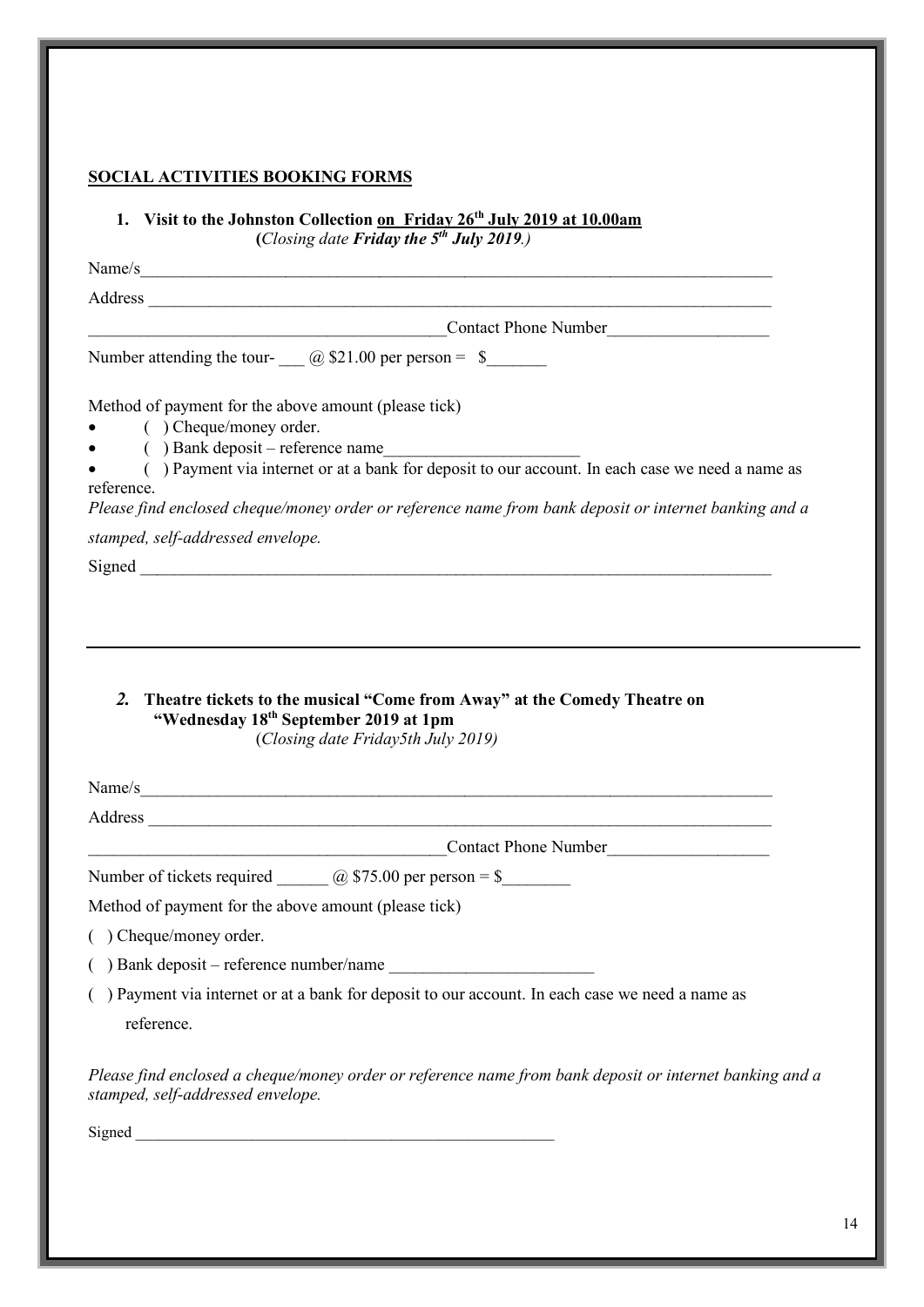| 3. | <b>Theatre tickets to Sunset Strip at the Clocktower Centre Moonee Ponds</b> |
|----|------------------------------------------------------------------------------|
|    | on Thursday 3 <sup>rd</sup> October 2019 at 8pm                              |

(*Closing date Thursday 6th June, 2019))*

Name/s

Address  $\overline{\mathcal{A}}$ 

Contact Phone Number

Number of tickets required \_\_\_\_\_\_ @ \$45.00 per person = \$--------------------------

Method of payment for the above amount (please tick)

- ( ) Cheque/money order.
- $($   $)$  Bank deposit reference number/name
- ( ) Payment via internet or at a bank for deposit to our account. In each case we need a name as reference.

*Please find enclosed cheque/money order or reference name from bank deposit or internet banking and a stamped, self-addressed envelope.*

 $Signed$ 

**4. Theatre tickets to the musical "Charlie and the Chocolate Factory" at Her Majesty's Theatre on Wednesday 30th October 2019 at 1pm**

(*Closing date Friday 16th August 2019)*

Name/s Address  $\overline{\mathcal{A}}$ \_\_\_\_\_\_\_\_\_\_\_\_\_\_\_\_\_\_\_\_\_\_\_\_\_\_\_\_\_\_\_\_\_\_\_\_\_\_\_\_\_\_Contact Phone Number\_\_\_\_\_\_\_\_\_\_\_\_\_\_\_\_\_\_\_ Number of tickets required  $\qquad \qquad \textcircled{a}$  \$70.00 per person = \$ Method of payment for the above amount (please tick)

- ( ) Cheque/money order.
- $($ ) Bank deposit reference number/name

( ) Payment via internet or at a bank for deposit to our account. In each case we need a name as reference.

Please find enclosed a cheque/money order or reference name from bank deposit or internet banking and a stamped, self-addressed envelope.

Signed  $\Box$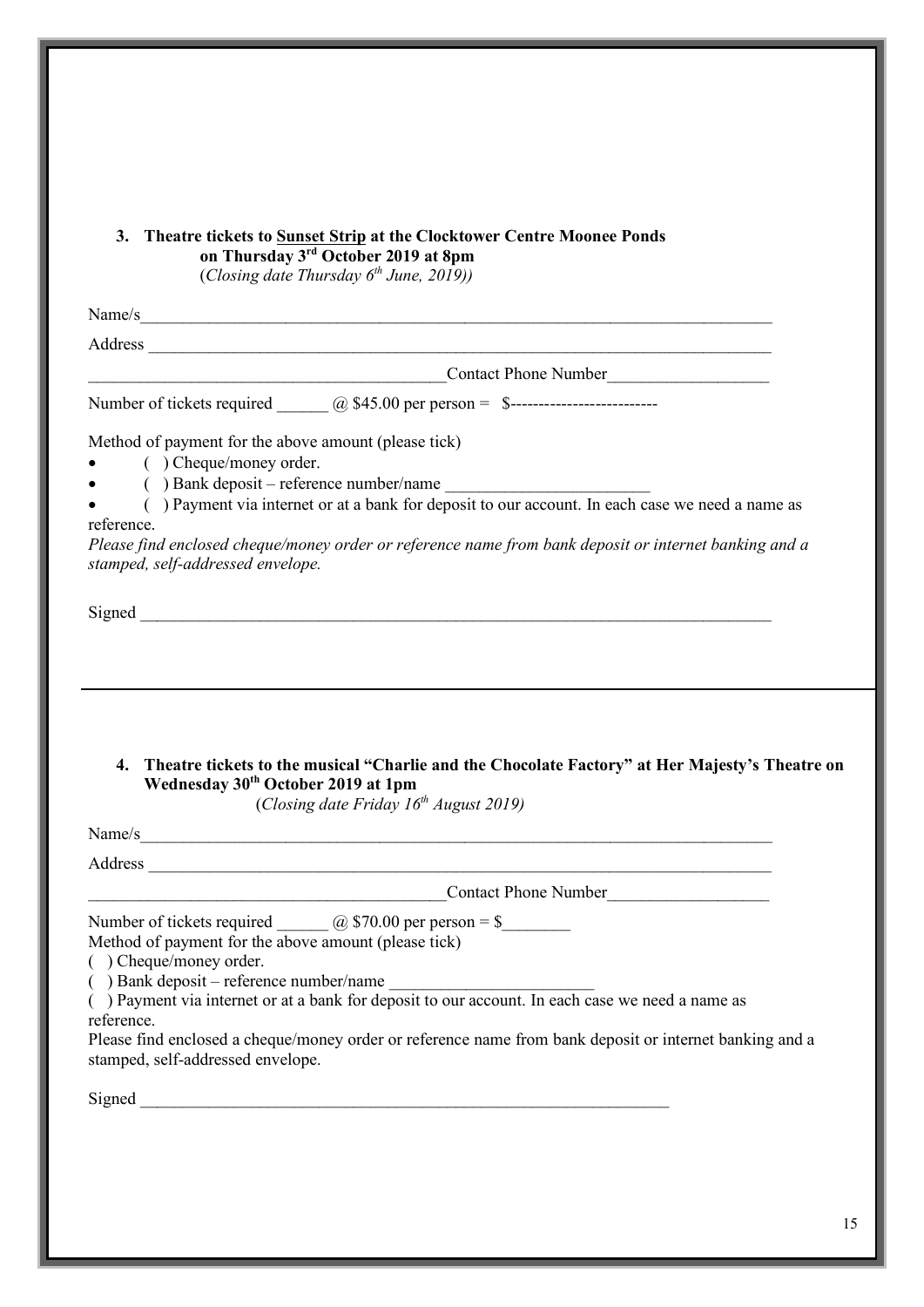

### **"Pedalling for pleasure"**

Cycling is proving to be a good drawcard for U3A Moonee Valley. The number of riders has increased to sixteen this year, and many of the newcomers are new to U3A. There is an equal number of men and women and, like all U3A groups, we're a sociable lot.

We have been out on our bikes almost every second Friday morning this Semester. Only two rides were cancelled due to rain.

In term one, after meeting at the Riverside Café in Ascot Vale, we explored the bike path down along the Maribyrnong River. Our first ride was to the Heavenly

Queen Chinese Temple at Footscray (photo) and on a subsequent ride we went down to Nelson Place in Williamstown and back.

Alternate rides have been along the eastern side of Moonee Valley. Starting from Ormond Park, we rode up the Moonee Ponds Creek to the railway trestle bridge at Glenroy. We also pedalled downstream to Docklands and then on to Station Pier, Port Melbourne. (photo)

Future rides planned by the group include destinations such as Albert Park Lake - St Kilda Pier**,** Coburg Lake -Ceres Environmental Park, Dight's Falls -Abbotsford Convent, and Point Cook - Altona.

There is still room in the group for more riders. Consider joining us every second Friday morning between 9.30am to 12.30pm. Our first ride in Semester 2 is on 21st June.



Harry Dobson and Sue Carroll - Joint Tutors May 2019

### **Workshop projects to benefit the community**

This year Moonee Valley U3A has established a woodworking group. It is based at the Aberfeldie Men's Shed, and has had support from Moonee Valley City Council and staff of the Men's Shed.

Our group, known as the "Wednesday Woodies," currently has fourteen members, nine women and five men. It runs for three hours each Wednesday morning. By sharing ideas and developing skills in using woodworking equipment and materials, we Woodies have been busy repairing, restoring and making items for personal and home use.

We applied for a Moonee Valley Community Grant earlier in the year and are hoping for a successful outcome. Our group are keen to work on projects of benefit to the wider community.

Recently we arranged with the Moonee Valley Toy Library to repair any damaged toys they had. We also made new toys for both the Essendon and Avondale Heights branches of the toy library.

On Wednesday 8 May, David Kershaw, on behalf of the group, presented a gift of 4 wooden pull-along grasshoppers plus storage boxes to Toy Library President, Ania Mortellaro. (PHOTO)

The Woodies are keen to similarly support a range of other local community groups. These can be across the age range from child focussed to older adult groups.

U3AMV members, with links to any such local, not for profit, organisations are encouraged to refer them to Woodies Group leaders Robert D'Silva (M: 0412-075-489) or Harry Dobson (M: 0413-079-394).

Harry Dobson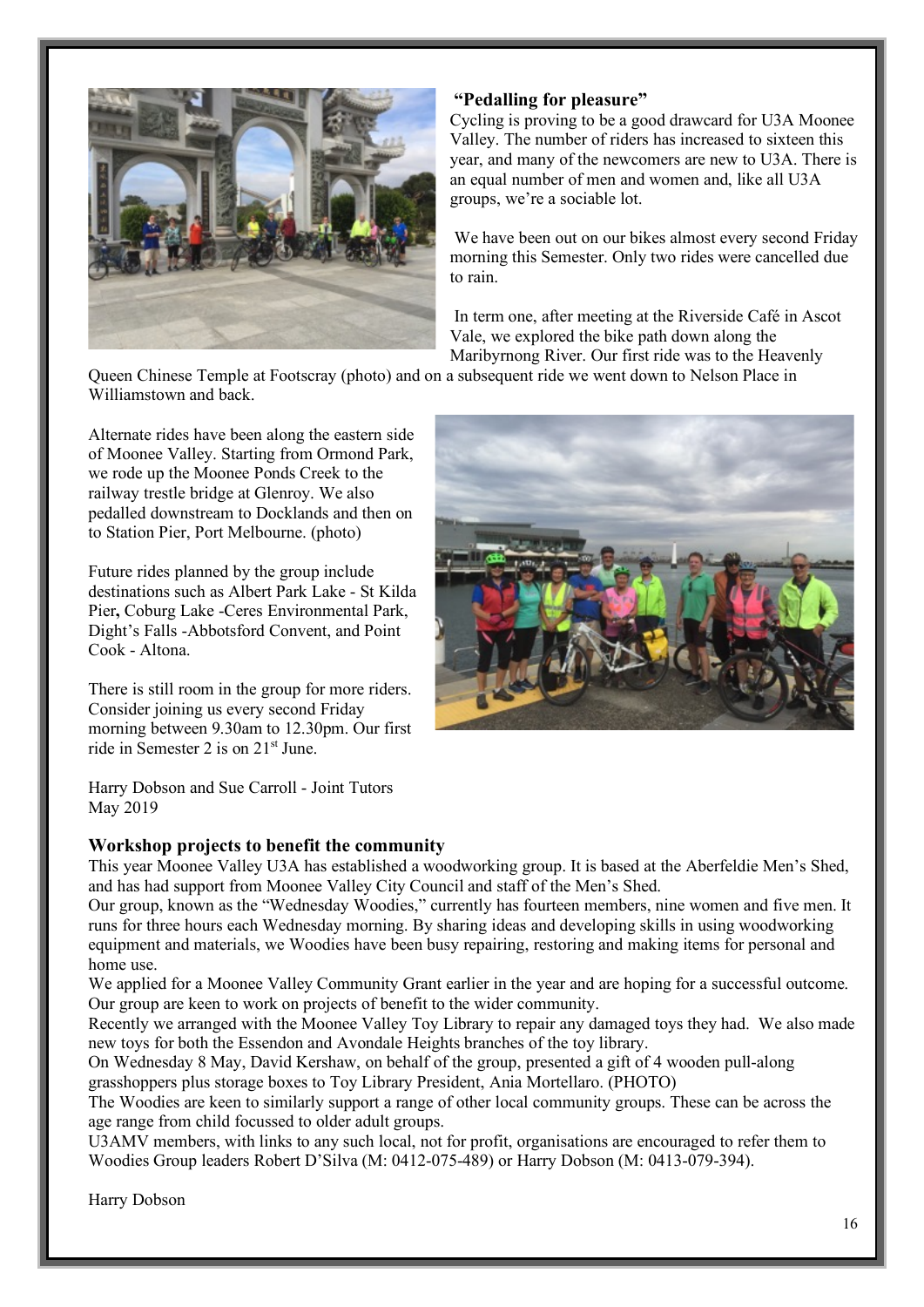To the Toy Library from the Wednesday Woodies with love.



Meanwhile in Natural Philosophy Anne is intrigued by her molecular creation. But what is it?

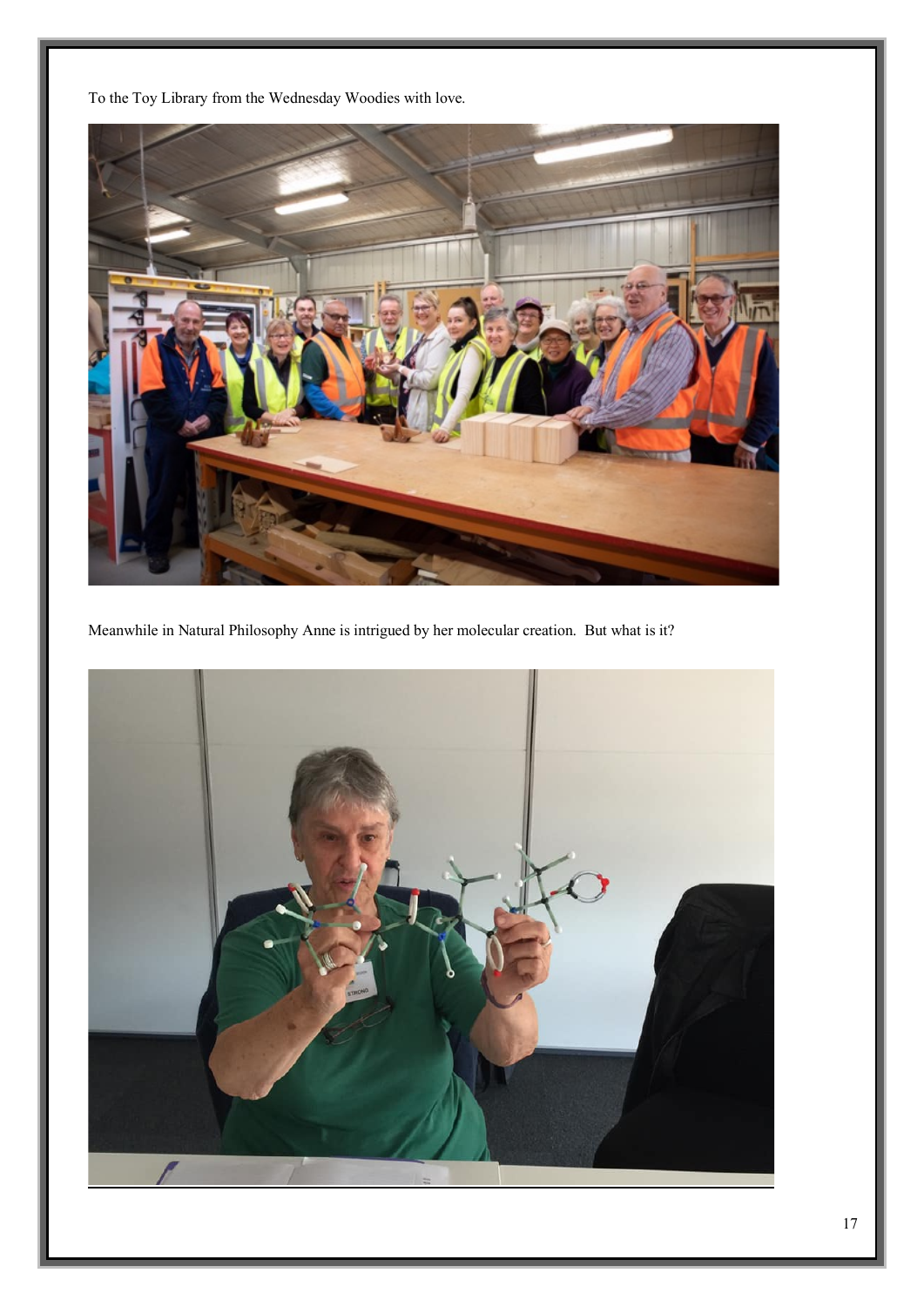### **TREASURER'S REPORT**

The Income and expenditure statement for the year to date (YTD) April 30th is listed below:

| <b>YTD April Income and Expenditure Statement</b> |            |  |
|---------------------------------------------------|------------|--|
|                                                   | <b>YTD</b> |  |
|                                                   |            |  |
| <b>INCOME</b>                                     |            |  |
| Class fees                                        | 1,320.00   |  |
| Social events                                     | 2,990.00   |  |
| Member subscriptions - associates                 | 1,145.00   |  |
| Member subscriptions - new                        | 8,360.00   |  |
| Member subscriptions - renewals                   | 19,415.00  |  |
| <b>Total income</b>                               | 33,230.00  |  |
| <b>EXPENSES</b>                                   |            |  |
| Fees and charges                                  | 795.81     |  |
| <b>AGM</b>                                        | 13.45      |  |
| Catering                                          | 97.00      |  |
| Computer expenses                                 | 82.37      |  |
| Gifts                                             | 167.91     |  |
| Office expenses                                   | 58.62      |  |
| Photocopier lease                                 | 919.60     |  |
| Photocopying and stationery                       | 900.01     |  |
| Postage                                           | 559.10     |  |
| Social events                                     | 4,916.00   |  |
| <b>Tutor</b> aids                                 | 1,118.78   |  |
| Venue hire                                        | 4,119.27   |  |
| MyU3A website fees                                | 111.00     |  |
| Internet                                          | 181.00     |  |
| Refund - subscriptions                            | 200.00     |  |
| <b>Total expenditure</b>                          | 14,239.92  |  |
|                                                   |            |  |
| Surplus/ (deficit) for the period                 | 18,990.08  |  |







U3A Moonee Valley acknowledges invaluable support received from Moonee Valley City Council, Department for Victorian Communities, ACFE, Hon. Bill Shorten MP, Mr Danny Pearson MP and Mr Ben Carroll MP.